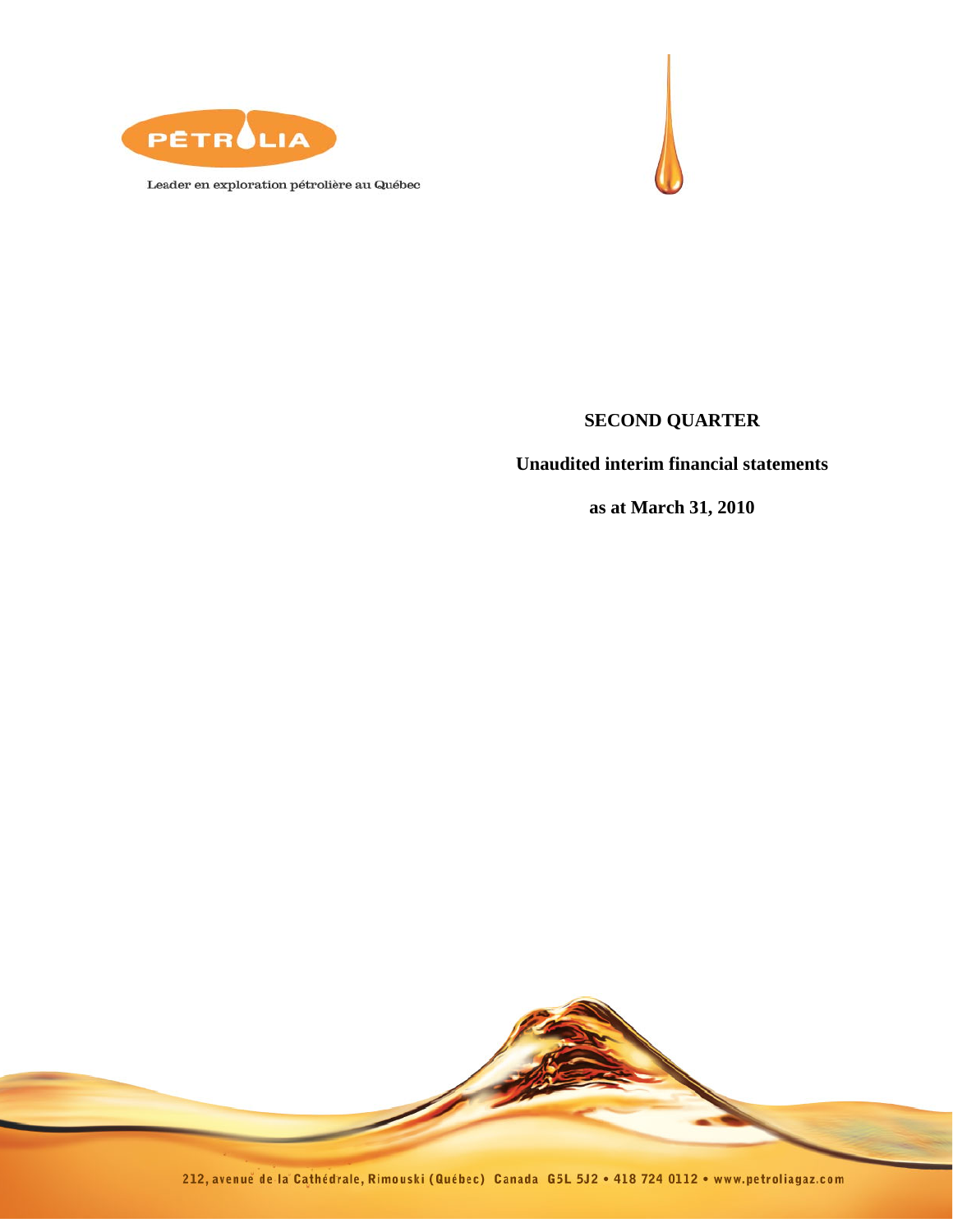#### **UNAUDITED INTERIM FINANCIAL STATEMENTS**

#### **FOR THE THREE - AND SIX-MONTH PERIODS ENDED MARCH 31, 2010**

#### **Declaration concerning the interim financial statements**

Management has prepared the interim financial statements of Pétrolia Inc., including the balance sheet as at March 31, 2010, as well as the statements of income and comprehensive income, shareholders' equity, deferred exploration expenses, and cash flows for the three- and six-month periods ended on March 31, 2010. No external auditors' firm examined or verified these interim financial statements.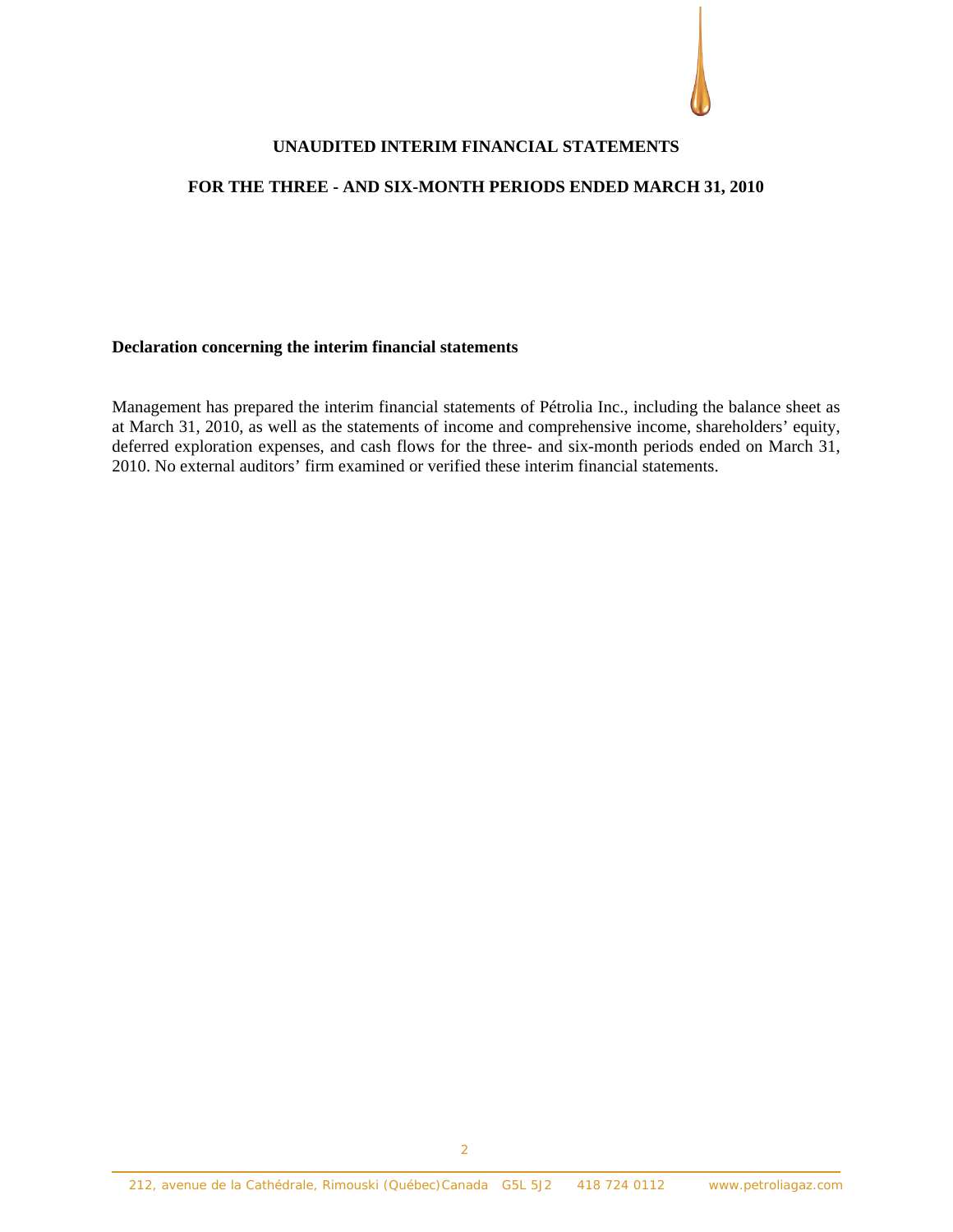**(Oil and gas exploration company)**



#### **BALANCE SHEET**

|                                                  | As at<br><b>March 31</b><br>2010<br>\$ | As at<br>September 30<br>2009<br>\$ |
|--------------------------------------------------|----------------------------------------|-------------------------------------|
|                                                  | (unaudited)                            | (audited)                           |
| <b>ASSETS</b>                                    |                                        |                                     |
| <b>Current assets</b>                            |                                        |                                     |
| Cash and cash equivalents                        | 4,089,007                              | 4,833,084                           |
| Receivables                                      | 3,318,152                              | 2,029,860                           |
| Prepaid expenses                                 | 40,830                                 | 356,068                             |
| Investments cashable during the next fiscal year | 380,000                                | 380,000                             |
|                                                  | 7,827,989                              | 7,599,012                           |
| <b>Equity investments</b>                        |                                        | 595,200                             |
| <b>Fixed assets</b>                              | 233,717                                | 150,530                             |
| Oil and gas properties (Note 3)                  | 3,009,946                              | 2,333,394                           |
| <b>Deferred exploration expenses</b> (Note 4)    | 19,149,632                             | 13,346,303                          |
|                                                  | 30,221,284                             | 24,024,439                          |
| <b>LIABILITIES</b>                               |                                        |                                     |
| <b>Current liabilities</b>                       |                                        |                                     |
| Payables and accrued expenses                    | 1,417,669                              | 1,661,967                           |
|                                                  |                                        |                                     |
| <b>Futures taxes</b>                             | 1,818,561                              | 913,549                             |
|                                                  | 3,236,230                              | 2,575,516                           |
| <b>SHAREHOLDERS' EQUITY</b>                      |                                        |                                     |
| Capital stock (Note 5)                           | 28,100,827                             | 21,674,783                          |
| Contributed surplus - Stock options              | 1,293,490                              | 1,957,120                           |
| Contributed surplus – Expired stock options      | 783,366                                | 225,721                             |
| Deficit                                          | (3,192,629)                            | (2,408,701)                         |
|                                                  | 26,985,054                             | 21,448,923                          |
|                                                  | 30,221,284                             | 24,024,439                          |

On behalf of the Board

(signed) *André Proulx* (signed) *Vincent Causse* Director Director Director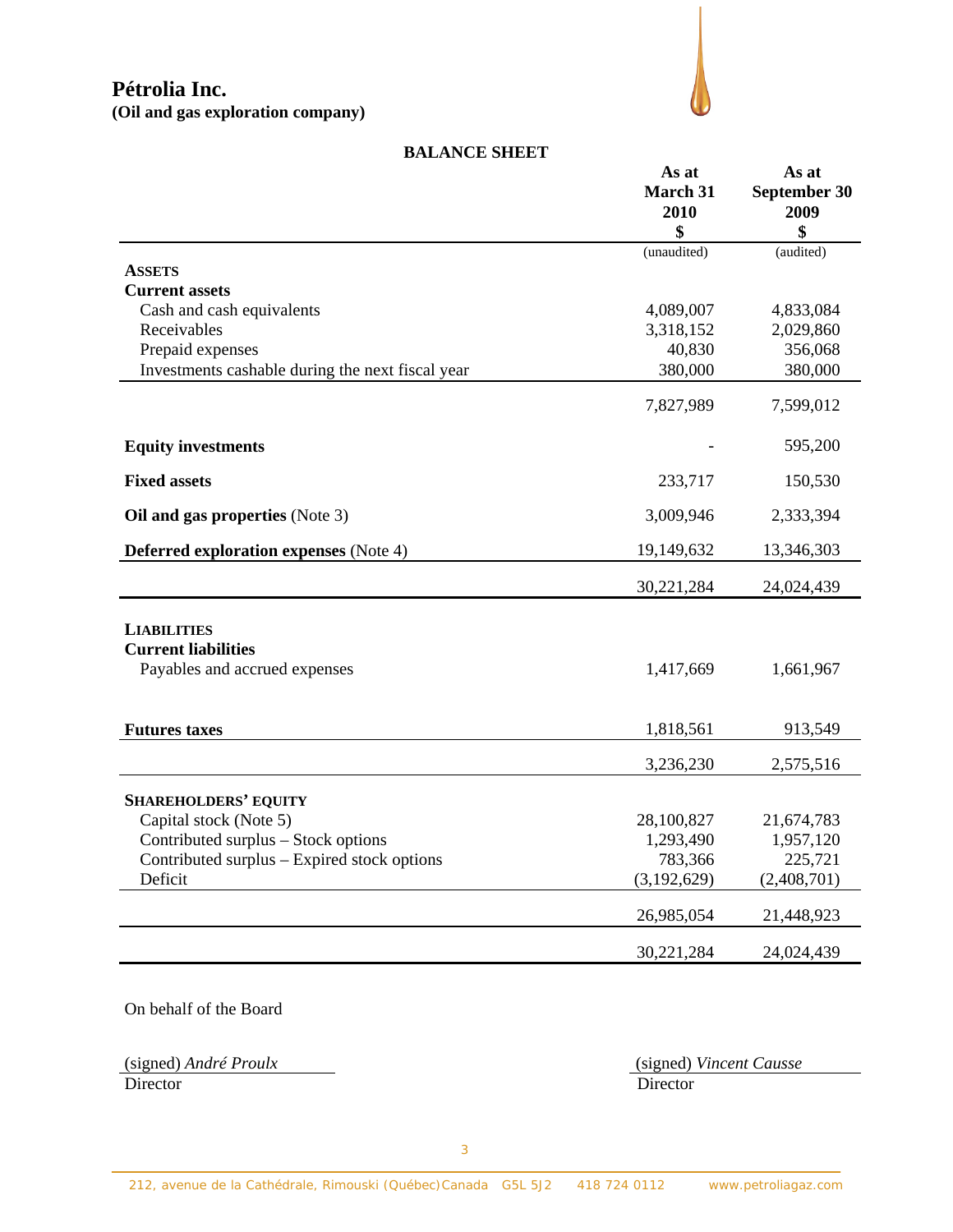

# **STATEMENT OF INCOME AND COMPREHENSIVE INCOME (unaudited)**

|                                                                 | <b>Periods ended March 31</b> |                |              |                           |
|-----------------------------------------------------------------|-------------------------------|----------------|--------------|---------------------------|
|                                                                 | 2009<br>2009<br>2010<br>2010  |                |              |                           |
|                                                                 | (three months)                | (three months) | (six months) | (six months)              |
|                                                                 | \$                            | \$             | \$           | \$                        |
|                                                                 | (unaudited)                   | (unaudited)    | (unaudited)  | (unaudited)               |
| <b>REVENUE</b>                                                  |                               |                |              |                           |
| Project income                                                  |                               | 9,052          | 1,781        | 9,052                     |
| Interest income                                                 | 6,646                         | 18,869         | 11,489       | 82,647                    |
| Gain on disposal of rolling stock                               |                               |                | 12,148       |                           |
|                                                                 |                               |                |              |                           |
|                                                                 | 6,646                         | 27,921         | 25,418       | 91,699                    |
| <b>OPERATING EXPENSES</b>                                       |                               |                |              |                           |
| Administrative expenses (Appendix A)                            | 571,512                       | 432,297        | 874,920      | 654,788                   |
| General expenses (Appendix B)                                   |                               |                |              |                           |
| Transport costs and overriding royalty                          |                               |                |              |                           |
| interest related to production testing                          |                               |                | 2,118        |                           |
|                                                                 |                               |                |              |                           |
|                                                                 | 571,512                       | 432,297        | 877,038      | 654,788                   |
|                                                                 |                               |                |              |                           |
| NET LOSS BEFORE<br><b>OTHER ITEM AND</b><br><b>INCOME TAXES</b> | (564, 866)                    | (404, 376)     | (851,620)    | (563,089)                 |
|                                                                 |                               |                |              |                           |
| <b>OTHERS ITEMS</b>                                             |                               |                |              |                           |
| Gain on disposal of shares                                      | 44,434                        |                | 439,597      |                           |
| Loss on financial assets held for trading                       | (40,700)                      | (180,000)      | (499,200)    | (720,000)                 |
|                                                                 |                               |                |              |                           |
| <b>LOSS BEFORE INCOME TAXES</b>                                 | (561, 132)                    | (584, 376)     |              | $(911,223)$ $(1,283,089)$ |
|                                                                 |                               |                |              |                           |
| Future income taxes                                             | (158, 440)                    | (127,792)      | (127, 295)   | (176, 834)                |
|                                                                 |                               |                |              |                           |
| NET LOSS AND COMPREHENSIVE INCOME                               | (402, 692)                    | (456, 584)     |              | $(783,928)$ $(1,106,255)$ |
|                                                                 |                               |                |              |                           |
| BASIC AND DILUTED NET EARNINGS (NET                             |                               |                |              |                           |
| <b>LOSS) PER SHARE</b>                                          | (0.0092)                      | (0.0112)       | (0.018)      | (0.0271)                  |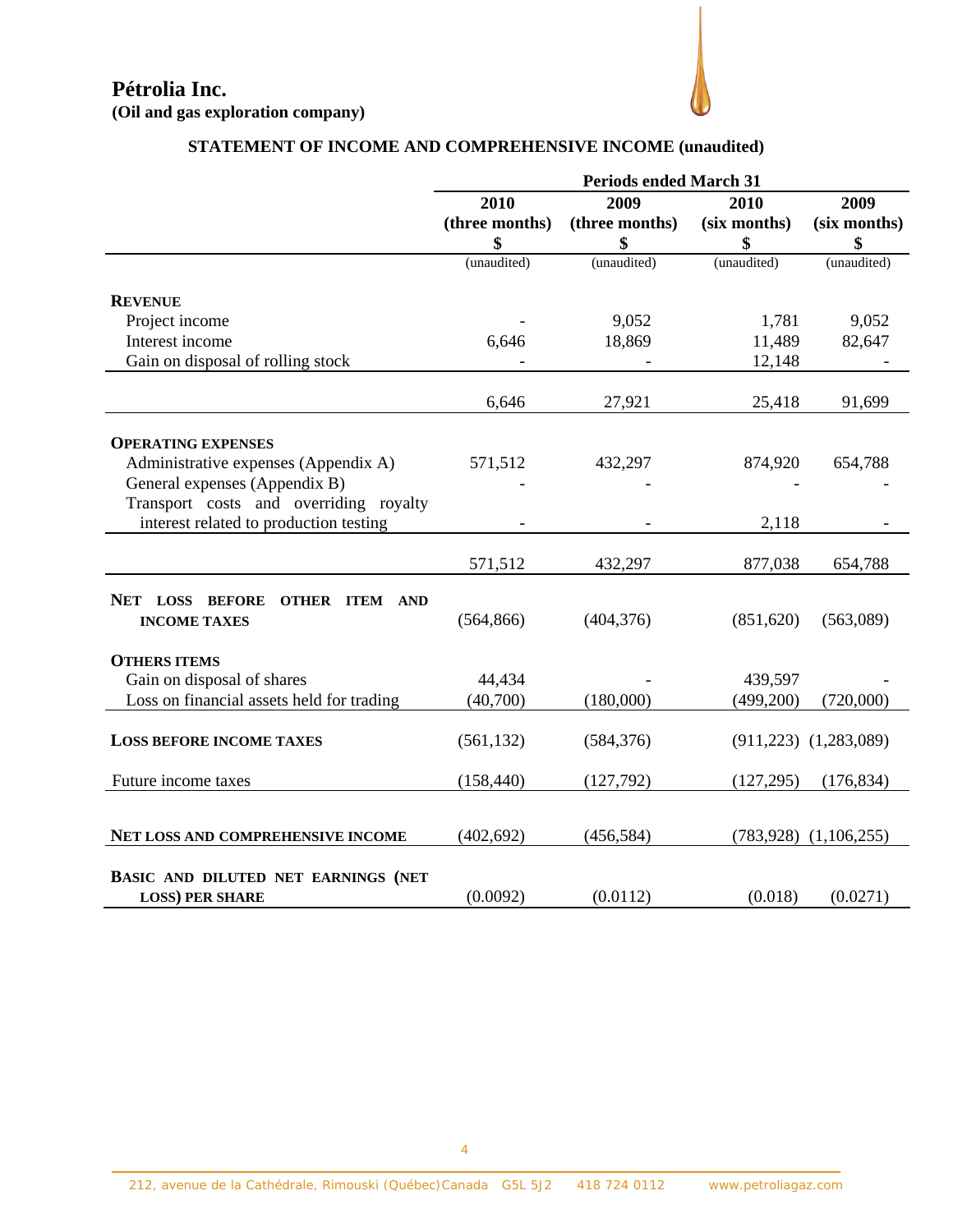**(Oil and gas exploration company)** 



# **STATEMENT OF SHAREHOLDER'S EQUITY**

|                                                        |               | <b>Contributed surplus</b><br><b>Capital stock</b> |                      |                                 | <b>Deficit</b>           | <b>Total</b> |
|--------------------------------------------------------|---------------|----------------------------------------------------|----------------------|---------------------------------|--------------------------|--------------|
|                                                        |               |                                                    | <b>Stock options</b> | <b>Expired</b><br>stock options |                          |              |
|                                                        | <b>Number</b> | \$                                                 | \$                   | \$                              | \$                       | \$           |
| <b>Audited balance at</b><br><b>September 30, 2008</b> | 40,914,219    | 21,674,783                                         | 1,877,170            | 195,946                         | (1,553,790)              | 22,194,105   |
| <b>Share issuance costs</b>                            |               | (4,298)                                            |                      |                                 |                          | (4,298)      |
| <b>Other activities</b>                                |               |                                                    |                      |                                 |                          |              |
| Expired stock options                                  |               |                                                    | (7,500)              | 7,500                           |                          |              |
| Net loss                                               |               |                                                    |                      |                                 | (1,106,255)              | (1,106,255)  |
| <b>Unaudited balance at</b><br><b>March 31, 2009</b>   | 40,914,219    | 21,670 485                                         | 1,869,670            | 203,446                         | (2,660,045)              | 21,083,556   |
|                                                        |               |                                                    |                      |                                 |                          |              |
| <b>Audited balance at</b><br><b>September 30, 2009</b> | 40,914,219    | 21,674,783                                         | 1,957,120            | 225,721                         | (2,408,701)              | 21,448,923   |
| <b>Issued during the period</b>                        |               |                                                    |                      |                                 |                          |              |
| Cash                                                   | 7,960,568     | 7,129,910                                          |                      |                                 |                          | 7,129,910    |
| Stock options exercised                                | 1,192,500     | 806,585                                            | (289, 585)           |                                 |                          | 517,000      |
| <b>Share issuance costs</b>                            |               |                                                    |                      |                                 |                          |              |
| Future income taxes                                    |               | (1,032,307)                                        |                      |                                 | $\overline{\phantom{a}}$ | (1,032,307)  |
| Other                                                  |               | (478, 144)                                         |                      |                                 |                          | (478, 144)   |
| <b>Other activities</b>                                |               |                                                    |                      |                                 |                          |              |
| Stock-based compensation                               |               |                                                    | 183,600              |                                 |                          | 183,600      |
| Expired stock options                                  |               |                                                    | (162, 675)           | 162,675                         |                          |              |
| Expired broker warrants                                |               |                                                    | (394,970)            | 394,970                         |                          |              |
| Net loss                                               |               |                                                    |                      |                                 | (783, 928)               | (783, 928)   |
| <b>Unaudited balance at</b><br><b>March 31, 2010</b>   | 50,007,287    | 28,100,827                                         | 1,293,490            | 783,366                         | (3,192,629)              | 26,985,054   |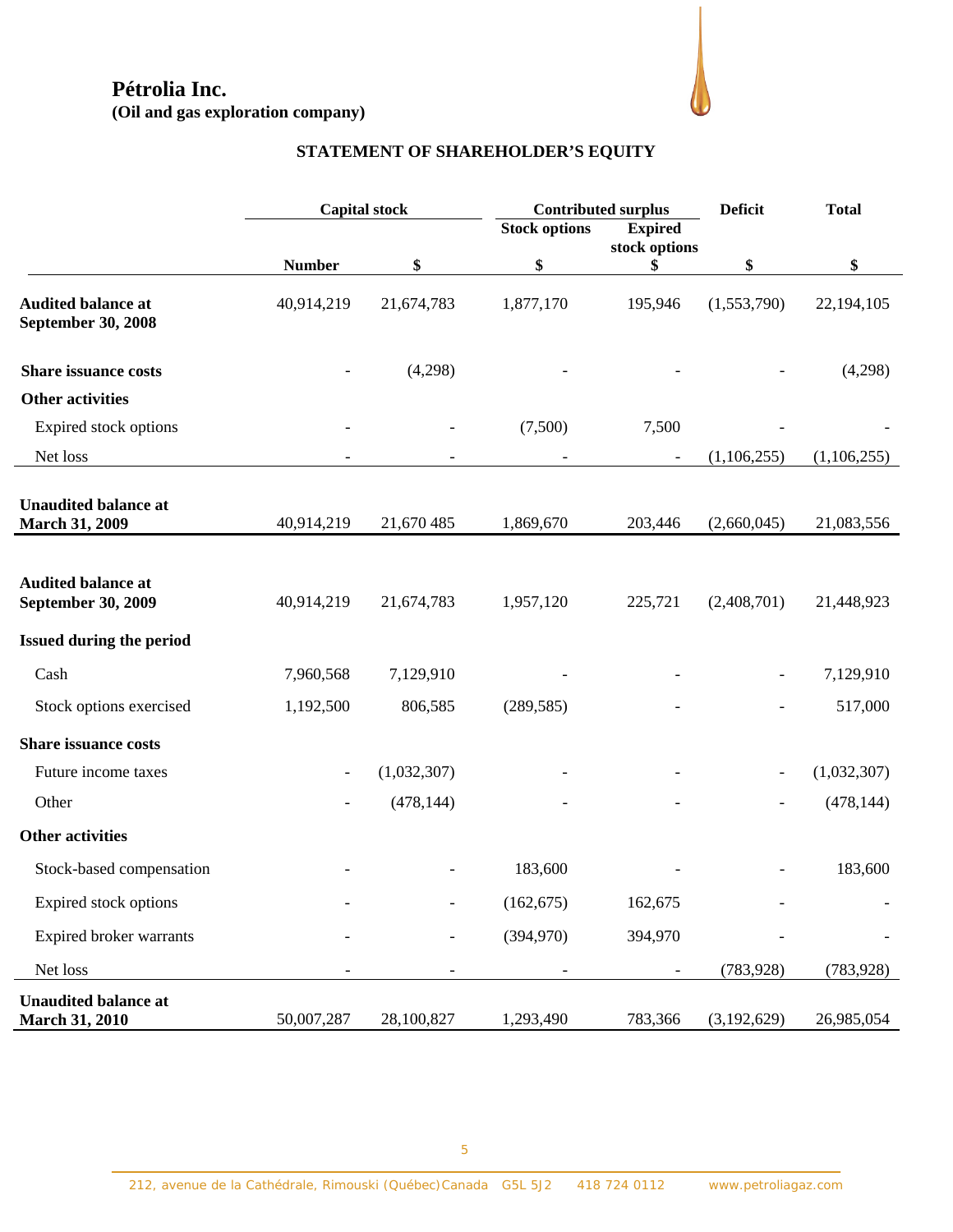

|                                                                      | <b>Periods ended March 31</b> |                |              |              |
|----------------------------------------------------------------------|-------------------------------|----------------|--------------|--------------|
|                                                                      | 2010                          | 2009           | 2010         | 2009         |
|                                                                      | (three months)                | (three months) | (six months) | (six months) |
|                                                                      | \$                            | \$             | \$           | \$           |
|                                                                      | (unaudited)                   | (unaudited)    | (unaudited)  | (unaudited)  |
| <b>EXPLORATION EXPENSES</b>                                          |                               |                |              |              |
| Drilling                                                             | 2,249,945                     | 108,489        | 6,591,570    | 156,681      |
| Geology                                                              | 161,883                       | 353,523        | 266,496      | 627,107      |
| Geophysical surveys                                                  | 38,988                        | 145,031        | 135,475      | 2,492,032    |
| General exploration expenses                                         |                               |                | 8,690        |              |
|                                                                      | 2,450,816                     | 607,043        | 7,002,231    | 3,275,820    |
| <b>DEDUCTIONS</b>                                                    |                               |                |              |              |
| <b>Exploration</b> subsidies                                         | 370,226                       | 173,797        | 1,020,841    | 756,388      |
| Partner contributions                                                |                               | 67,745         | 178,061      | 605,193      |
|                                                                      | 370,226                       | 241,542        | 1,198,902    | 1,361,581    |
| <b>NET INCREASE IN EXPLORATION</b><br><b>EXPENSES FOR THE PERIOD</b> | 2,080,590                     | 365,501        | 5,803,329    | 1,914,239    |
| <b>BALANCE, BEGINNING OF PERIOD</b>                                  | 17,069,042                    | 10,680,625     | 13,346,303   | 9,131,887    |
| <b>BALANCE, END OF PERIOD</b>                                        | 19,149,632                    | 11,046,126     | 19,149,632   | 11,046,126   |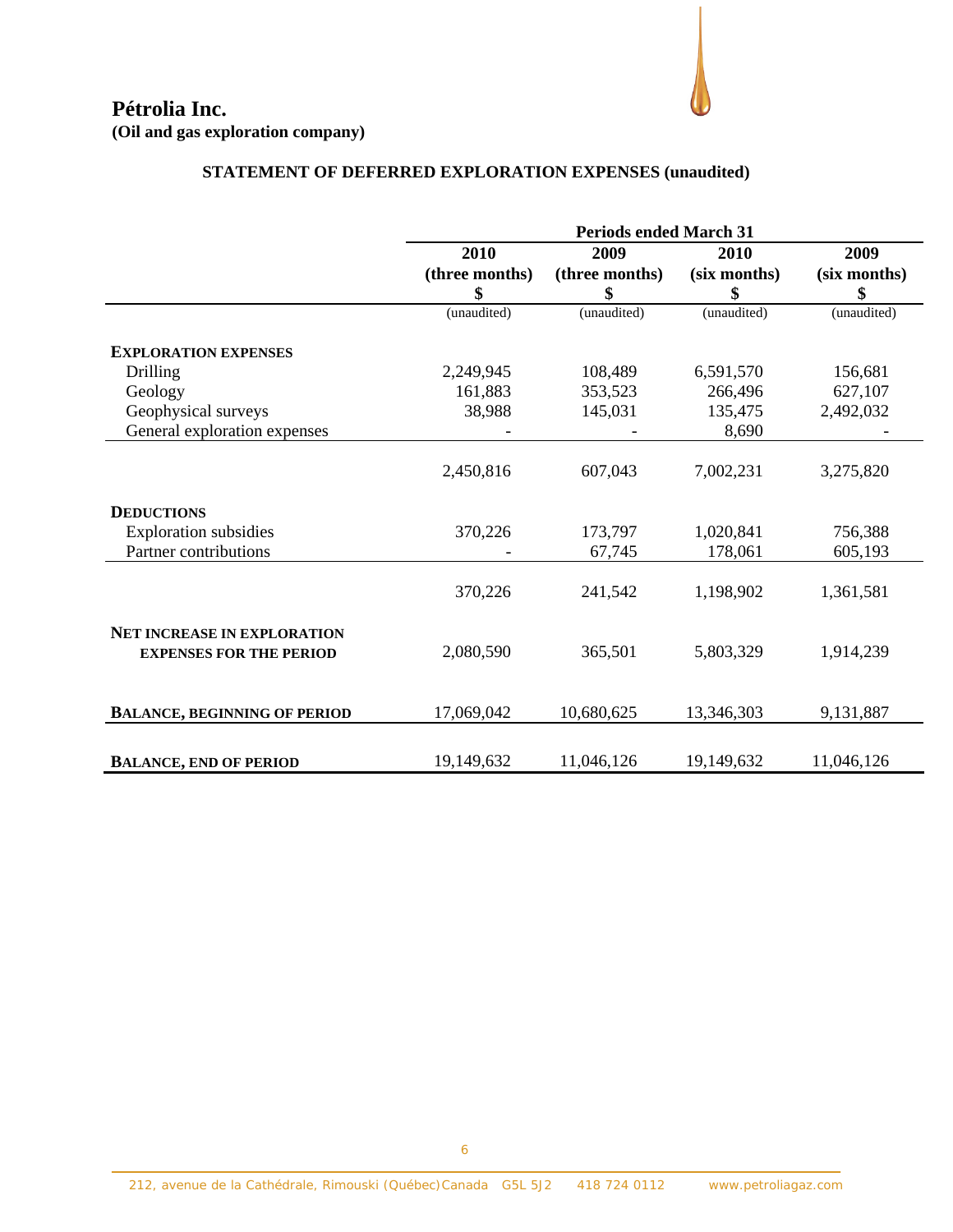**(Oil and gas exploration company)** 



# **STATEMENT OF CASH FLOWS (unaudited)**

|                                                      | <b>Periods ended March 31</b> |                             |             |              |
|------------------------------------------------------|-------------------------------|-----------------------------|-------------|--------------|
|                                                      | 2010                          | 2009                        | 2010        | 2009         |
|                                                      | (three months)                | (three months) (six months) |             | (six months) |
|                                                      | \$                            | \$                          | \$          | \$           |
|                                                      | (unaudited)                   | (unaudited)                 | (unaudited) | (unaudited)  |
| <b>OPERATING ACTIVITIES</b>                          |                               |                             |             |              |
| Net loss                                             | (402, 692)                    | (456, 584)                  | (783, 928)  | (1,106,255)  |
| Items not affecting cash                             |                               |                             |             |              |
| Depreciation of fixed assets                         | 20,477                        | 14,963                      | 33,540      | 29,584       |
| Future income taxes                                  | (158, 440)                    | (127,792)                   | (127, 295)  | (176, 834)   |
| Stock-based compensation                             | 183,600                       |                             | 183,600     |              |
| Gain on disposal of rolling stock                    | (44, 434)                     |                             | (439, 597)  |              |
| Unrealized loss on financial assets held for trading | 40,700                        | 180,000                     | 499,200     | 720,000      |
|                                                      | (360, 789)                    | (389, 413)                  | (634, 480)  | (533,505)    |
| Net change in non-cash operating                     |                               |                             |             |              |
| working capital items                                | (1,290,400)                   | (231, 329)                  | (181,080)   | (246, 565)   |
|                                                      | (1,651,189)                   | (620, 742)                  | (815,560)   | (780,070)    |
| <b>FINANCING ACTIVITIES</b>                          |                               |                             |             |              |
| Capital stock issuance                               | 415,825                       |                             | 7,646,910   |              |
| Share issuance costs                                 |                               | (2,755)                     | (478, 144)  | (4,298)      |
|                                                      | 415,825                       | (2,755)                     | 7,168,766   | (4,298)      |
|                                                      |                               |                             |             |              |
| <b>INVESTING ACTIVITIES</b>                          |                               |                             |             |              |
| Disposal of rolling stock                            | 55,435                        |                             | 535,597     |              |
| Acquisition of fixed assets                          | (53,895)                      |                             | (116, 727)  | (10,211)     |
| Acquisition of oil and gas properties                | (119,906)                     | (95,208)                    | (676, 552)  | (154, 349)   |
| Increase in deferred exploration expenses            |                               |                             |             |              |
| net of deductions                                    | (2, 283, 617)                 | (1,340,319)                 | (6,839,601) | (3,364,444)  |
|                                                      | (2,401,983)                   | (1,435,527)                 | (7,097,283) | (3,529,004)  |
| <b>INCREASE (DECREASE) IN CASH AND CASH</b>          |                               |                             |             |              |
| <b>EQUIVALENTS</b>                                   | (3,637,347)                   | (2,059,024)                 | (744, 077)  | (4,313,372)  |
| CASH AND CASH EQUIVALENTS, BEGINNING OF PERIOD       | 7,726,354                     | 9,020,709                   | 4,833,084   | 11,275,057   |
| CASH AND CASH EQUIVALENTS, END OF PERIOD             | 4,089,007                     | 6,961,685                   | 4,089,007   | 6,961,685    |
|                                                      |                               |                             |             |              |
|                                                      |                               |                             |             |              |
| CASH AND CASH EQUIVALENTS ARE AS FOLLOWS:            |                               |                             |             |              |
| Cash                                                 | 2,838,455                     | 13,138                      | 2,838,455   | 13,138       |
| Money market fund                                    | 1,250,552                     | 6,948,547                   | 1,250,552   | 6,948,547    |
|                                                      | 4,089,007                     | 6,961,685                   | 4,089,007   | 6,961,685    |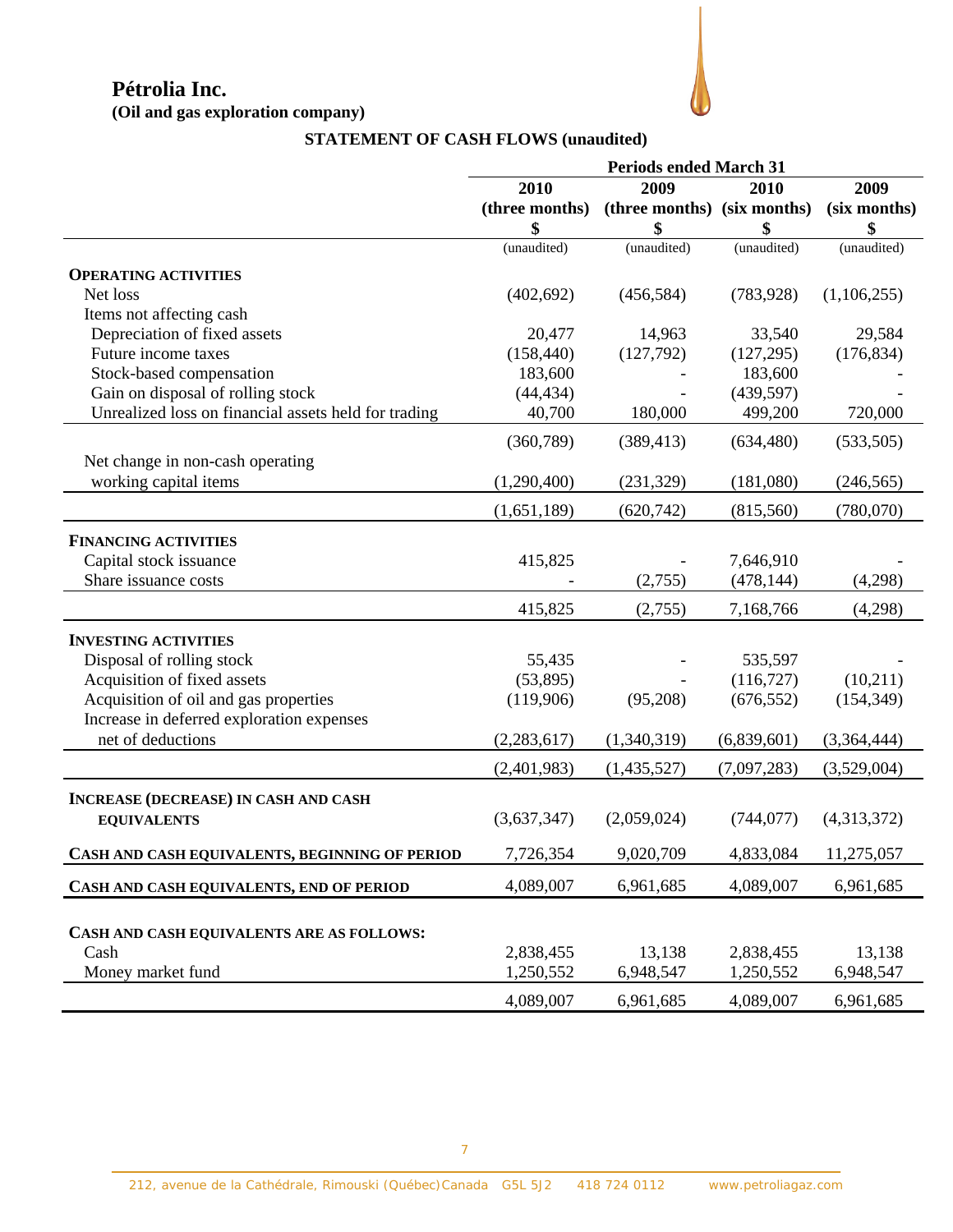

#### **ADDITIONAL NOTES TO INTERIM FINANCIAL STATEMENTS March 31, 2010**

# **1. INSTRUMENT OF INCORPORATION AND NATURE OF ACTIVITIES**

The Company, incorporated under part IA of the Québec Companies Act, is an oil and gas exploration company. Its stock has been listed on the TSX Venture Exchange since February 16, 2005, under the symbol PEA.

The oil and gas properties held by the Company are currently in the exploration stage. The Company's long-term profitability is related in part to the costs and success of the exploration and subsequent development programs. The Company has not yet determined whether its properties hold economically viable reserves.

#### **2. FINANCIAL STATEMENT PRESENTATION**

These unaudited interim financial statements have been prepared by the Company in accordance with Canadian generally accepted accounting principles and are based on the same accounting policies and methods as those mentioned in Note 3 of the Company's annual financial statements as at September 30, 2009. However, they do not include all of the information that must be provided in annual financial statements. These interim financial statements should therefore be read in parallel with the Company's most recent audited annual financial statements.

Certain comparative figures have been reclassified to conform to the presentation adopted during fiscal year 2009.

#### **3. OIL AND GAS PROPERTIES**

|                                | <b>March 31, 2010</b> | <b>September 30, 2009</b> |
|--------------------------------|-----------------------|---------------------------|
|                                | (unaudited)           | (audited)                 |
| <b>Quebec</b>                  |                       |                           |
| Anticosti                      | 278,687               | 241,006                   |
| Gastonguay                     | 638,497               | 612,595                   |
| Gaspésia-Edgar-Marcel-Tremblay | 382,914               | 360,897                   |
| Gaspé                          | 1,566,541             | 979,120                   |
| <b>New Brunswick</b>           |                       |                           |
| Dalhousie                      | 143,307               | 139,776                   |
|                                |                       |                           |
|                                | 3,009,946             | 2,333,394                 |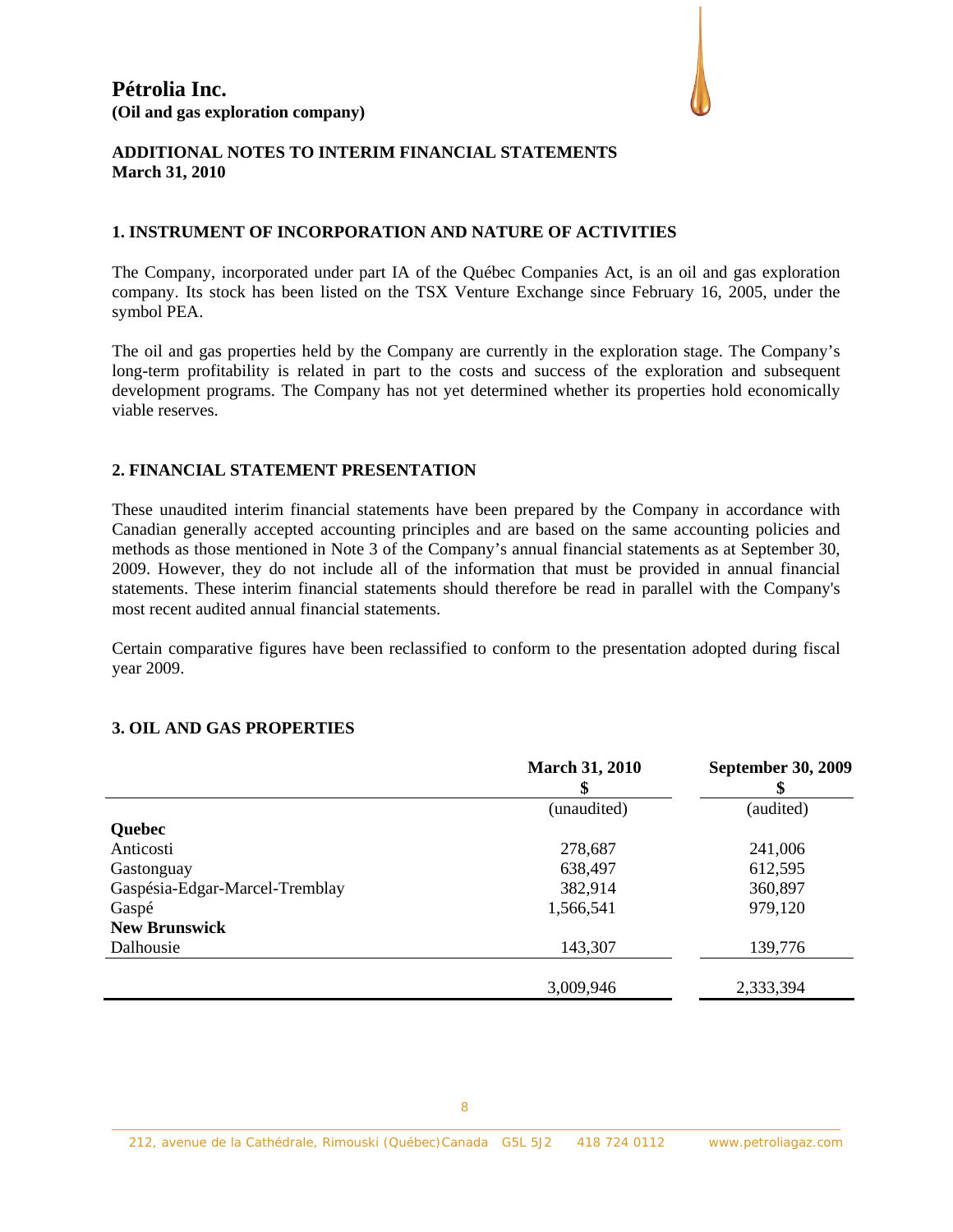

**(Oil and gas exploration company)** 

# **ADDITIONAL NOTES TO INTERIM FINANCIAL STATEMENTS March 31, 2010**

# **4. DEFERRED EXPLORATION EXPENSES**

|                                   | <b>September 30, 2009</b><br>\$ | <b>Additions</b><br>\$ | <b>March 31, 2010</b><br>\$ |
|-----------------------------------|---------------------------------|------------------------|-----------------------------|
|                                   | (audited)                       | (unaudited)            | (unaudited)                 |
| Quebec                            |                                 |                        |                             |
| Anticosti                         | 1,344,024                       | 22,436                 | 1,366,460                   |
| Gastonguay                        | 46,502                          | 7,440                  | 53,942                      |
| Gaspésia-Edgar-Marcel-Tremblay    | 3,475,534                       | 16,201                 | 3,491,735                   |
| Gaspé                             | 2,875,327                       | 56,792                 | 2,932,118                   |
| <b>Bourque Project</b>            | 3,364,231                       | 204,612                | 3,568,844                   |
| <b>Haldimand Project</b>          | 6,331,201                       | 2,305,702              | 8,636,903                   |
| Tar Point No. 1 Project           | 177,140                         | 4,370,490              | 4,547,630                   |
| Others                            | 102,707                         |                        | 102,707                     |
| <b>New Brunswick</b>              |                                 |                        |                             |
| Dalhousie                         | 1,085,303                       | 18,558                 | 1,103,861                   |
|                                   | 18,801,969                      | 7,002,231              | 25,804,200                  |
| Less:                             |                                 |                        |                             |
| Exploration subsidies and partner |                                 |                        |                             |
| contributions                     |                                 |                        |                             |
| Anticosti                         | 442,611                         | 3,365                  | 445,976                     |
| Gastonguay                        | 10,683                          | 1,116                  | 11,799                      |
| Gaspésia-Edgar-Marcel-Tremblay    | 325,194                         | 2,430                  | 327,623                     |
| Gaspé                             | 462,824                         | 8,519                  | 471,343                     |
| <b>Bourque Project</b>            | 2,844,231                       | 182,044                | 3,026,275                   |
| <b>Haldimand Project</b>          | 1,301,186                       | 345,855                | 1,647,042                   |
| Tar Point No. 1 Project           | 62,015                          | 655,573                | 717,588                     |
| Dalhousie                         | 6,922                           |                        | 6,922                       |
|                                   | 5,455,666                       | 1,198,902              | 6,654,568                   |
|                                   | 13,346,303                      | 5,803,329              | 19,149,632                  |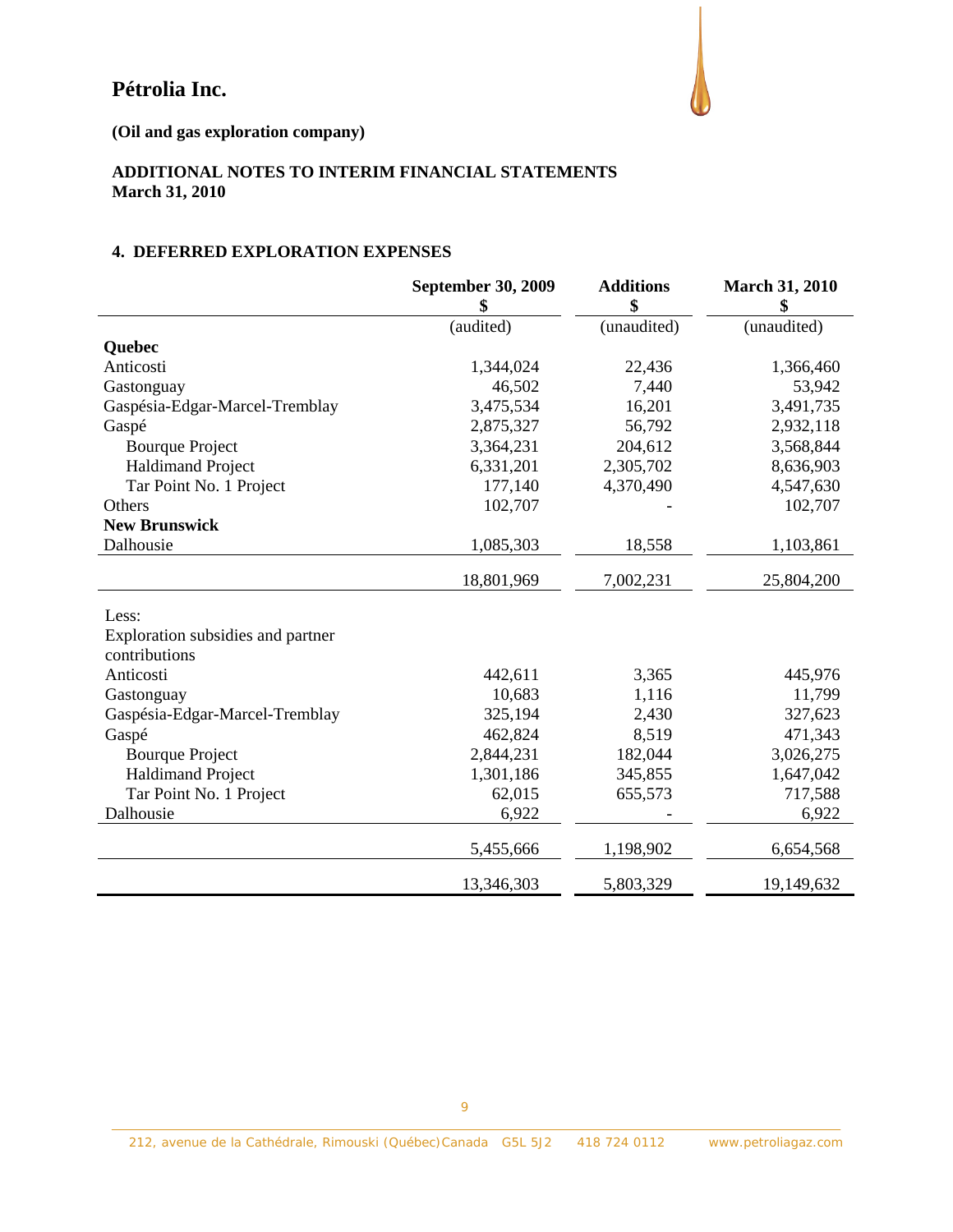

**(Oil and gas exploration company)** 

# **ADDITIONAL NOTES TO INTERIM FINANCIAL STATEMENTS March 31, 2010**

# **4. DEFERRED EXPLORATION EXPENSES (continued)**

|                                   | <b>September 30, 2008</b> | <b>Additions</b> | <b>March 31, 2009</b> |
|-----------------------------------|---------------------------|------------------|-----------------------|
|                                   | \$                        | \$               | \$                    |
|                                   | (audited)                 | (unaudited)      | (unaudited)           |
| Quebec                            |                           |                  |                       |
| Anticosti                         | 1,096,296                 | 211,745          | 1,308,041             |
| Edgar                             | 230,883                   | 5,597            | 236,480               |
| Gaspésia                          | 3,119,249                 | 69,232           | 3,188,481             |
| Gaspé and Gastonguay              | 8,267,463                 | 2,476,769        | 10,744,232            |
| Marcel-Tremblay                   | 23,009                    | 6,068            | 29,077                |
| Saint-Simon                       | 102,707                   |                  | 102,707               |
| <b>New Brunswick</b>              |                           |                  |                       |
| Dalhousie                         | 114,118                   | 506,409          | 620,527               |
|                                   | 12,953,725                | 3,275,820        | 16,229,545            |
| Deductions:                       |                           |                  |                       |
| Exploration subsidies and partner |                           |                  |                       |
| contributions                     |                           |                  |                       |
| Anticosti                         | 356,084                   | 74,111           | 430,195               |
| Edgar                             | 19,754                    | 1,959            | 21,713                |
| Gaspésia                          | 262,075                   | 24,231           | 286,306               |
|                                   | 3,169,477                 |                  | 4,428,633             |
| Gaspé and Gastonguay              |                           | 1,259,156        |                       |
| Marcel-Tremblay                   | 7,526                     | 2,124            | 9,650                 |
| Dalhousie                         | 6,922                     |                  | 6,922                 |
|                                   | 3,821,838                 | 1,361,581        | 5,183,419             |
|                                   | 9,131,887                 | 1,914,239        | 11,046,126            |

# **5. CAPITAL STOCK**

#### **Authorized**

Unlimited number of common, participating, voting and no par value shares.

#### **Issued**

50,067,287 common shares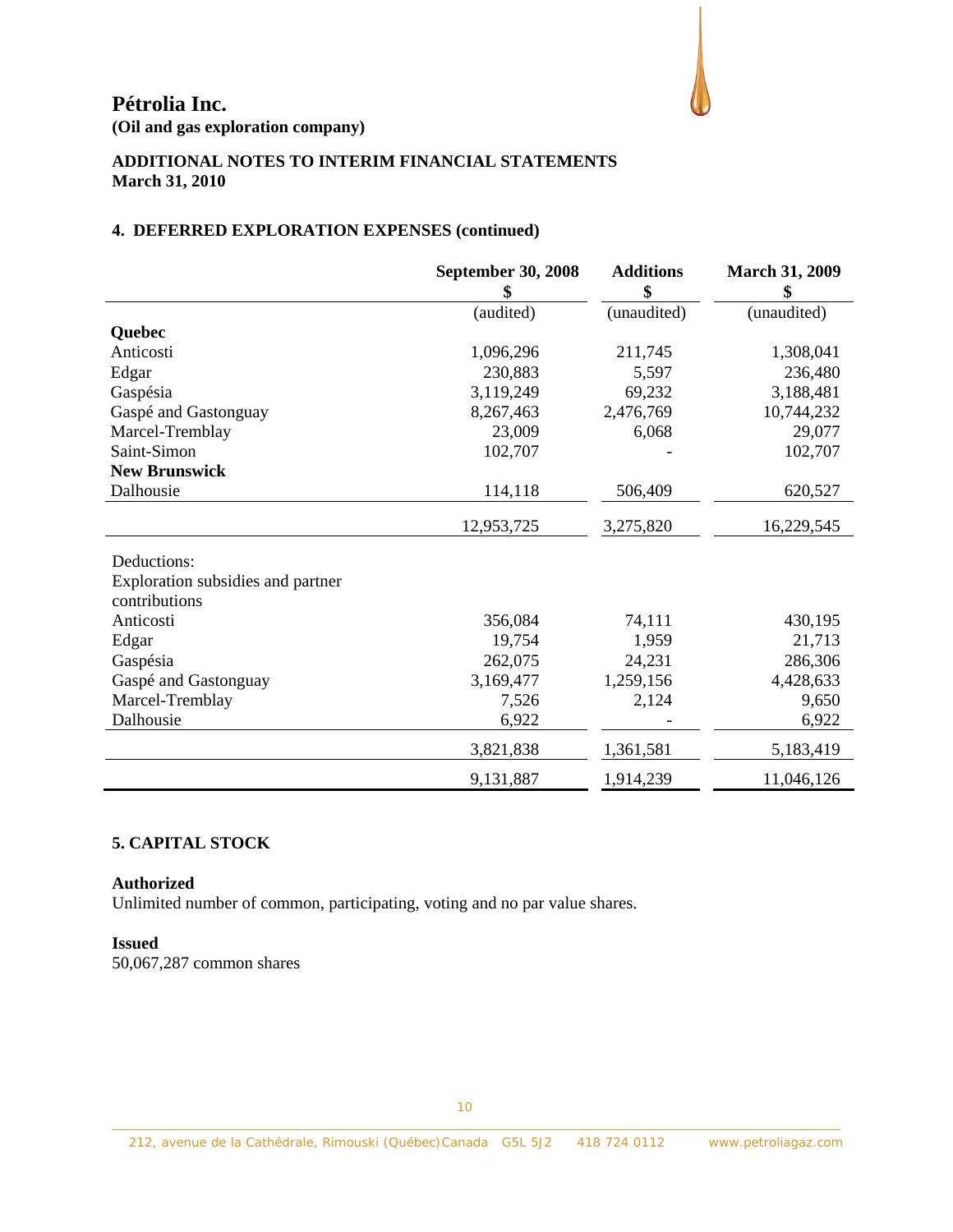

# **ADDITIONAL NOTES TO INTERIM FINANCIAL STATEMENTS March 31, 2010**

# **5. CAPITAL STOCK (continued)**

#### **Stock-Based Compensation Costs**

The Company has a Stock Option plan that allows it to grant a maximum of 10% options to directors, officers, key employees, and suppliers on a continuous basis. The exercise price of each option corresponds to the market price or discounted market price on the day before the option was granted. Granted options cannot last more than five years. Certain options can be exercised immediately upon allocation and others can be exercised according to a vesting schedule.

During the quarter, the Company granted stock options. The fair value of each allocated option was calculated using the Black-Scholes option pricing model and using the following assumptions:

|                          | <b>February 2010</b> | <b>May 2009</b> |
|--------------------------|----------------------|-----------------|
|                          |                      |                 |
| Risk-free interest rate  | 2.25%                | 2.25%           |
| Expected volatility      | 102\%                | 103%            |
| Lifetime granted (years) | 5 years              | 5 years         |
| Rate of return of shares | Nil                  | Nil             |

Accordingly, the stock-based compensation was distributed as follows:

|                                                      | <b>February 2010</b>     | <b>May 2009</b> |
|------------------------------------------------------|--------------------------|-----------------|
| Statement of income<br>Deferred exploration expenses | 183,600                  | 102,600         |
|                                                      | $\overline{\phantom{0}}$ | 7,125           |
| Total                                                | 183,600                  | 109,725         |

# **Stock options**

The following table summarizes information about the stock options:

|                                   | 2010                                |                                             | 2009                                |                                             |  |
|-----------------------------------|-------------------------------------|---------------------------------------------|-------------------------------------|---------------------------------------------|--|
|                                   | Number of<br>options<br>outstanding | Weighted<br>average exercise<br>price<br>\$ | Number of<br>options<br>outstanding | Weighted<br>average exercise<br>price<br>\$ |  |
| Outstanding and<br>exercisable at |                                     |                                             |                                     |                                             |  |
| September 30                      | 4,090,000                           | 0.58                                        | 3,907,500                           | 0.58                                        |  |
| Granted                           | 270,000                             | 0.89                                        |                                     |                                             |  |
| Exercised                         | (1,192,500)                         | 0.43                                        |                                     |                                             |  |
| Expired                           | (202, 500)                          | 1.18                                        | (25,000)                            | (0.60)                                      |  |
| Outstanding and                   |                                     |                                             |                                     |                                             |  |
| exercisable as at March 31        | 2,965,000                           | 1.56                                        | 3,882,500                           | 0.58                                        |  |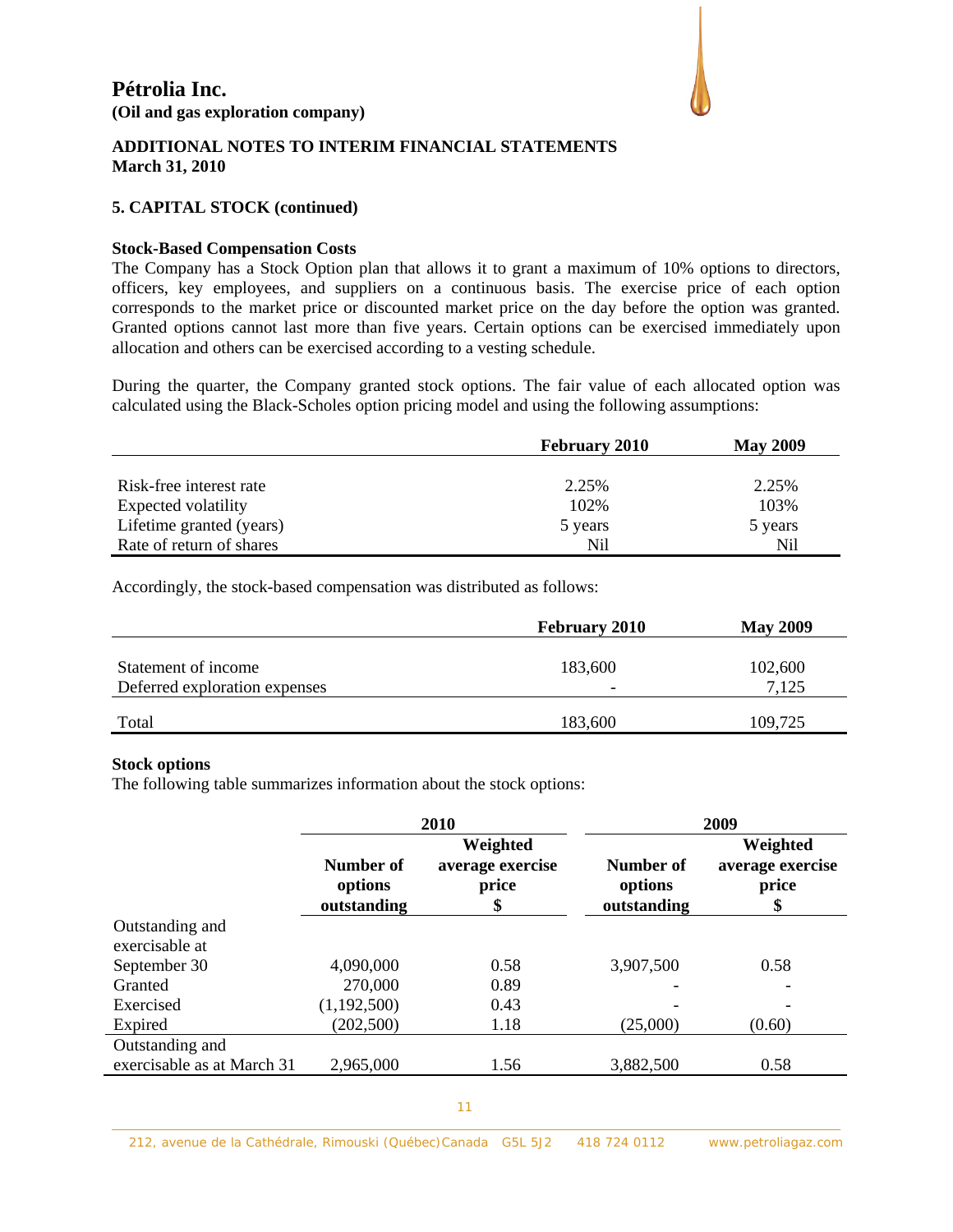

# **ADDITIONAL NOTES TO INTERIM FINANCIAL STATEMENTS March 31, 2010**

# **5. CAPITAL STOCK (continued)**

As at March 31, 2010, the stock options granted as part of the Plan are allocated as follows:

| <b>Weighted average</b><br>exercise price |               |                        |
|-------------------------------------------|---------------|------------------------|
| \$                                        | <b>Shares</b> | <b>Expiration date</b> |
| 0.40                                      | 675,000       | February 3, 2011       |
| 0.58                                      | 150,000       | May 10, 2011           |
| 0.74                                      | 50,000        | May 21, 2012           |
| 0.40                                      | 662,500       | June 21, 2012          |
| 0.60                                      | 400,000       | February 12, 2013      |
| 0.60                                      | 150,000       | March 3, 2013          |
| 1.25                                      | 427,500       | July 7, 2013           |
| 0.74                                      | 180,000       | May 21, 2014           |
| 0.89                                      | 270,000       | February 25, 2015      |

# **Warrants**

Outstanding warrants can be exercised as follows:

## **Exercise price**

| \$   | <b>Shares</b> | <b>Expiration date</b> |
|------|---------------|------------------------|
| 1.50 | 3,333,332     | December $6, 2010$     |
| 1.30 | 2,163,161     | December 4, 2011       |
| 1.00 | 1,750,000     | October 10, 2012       |
| 1.00 | 3,000,000     | January 10, 2013       |